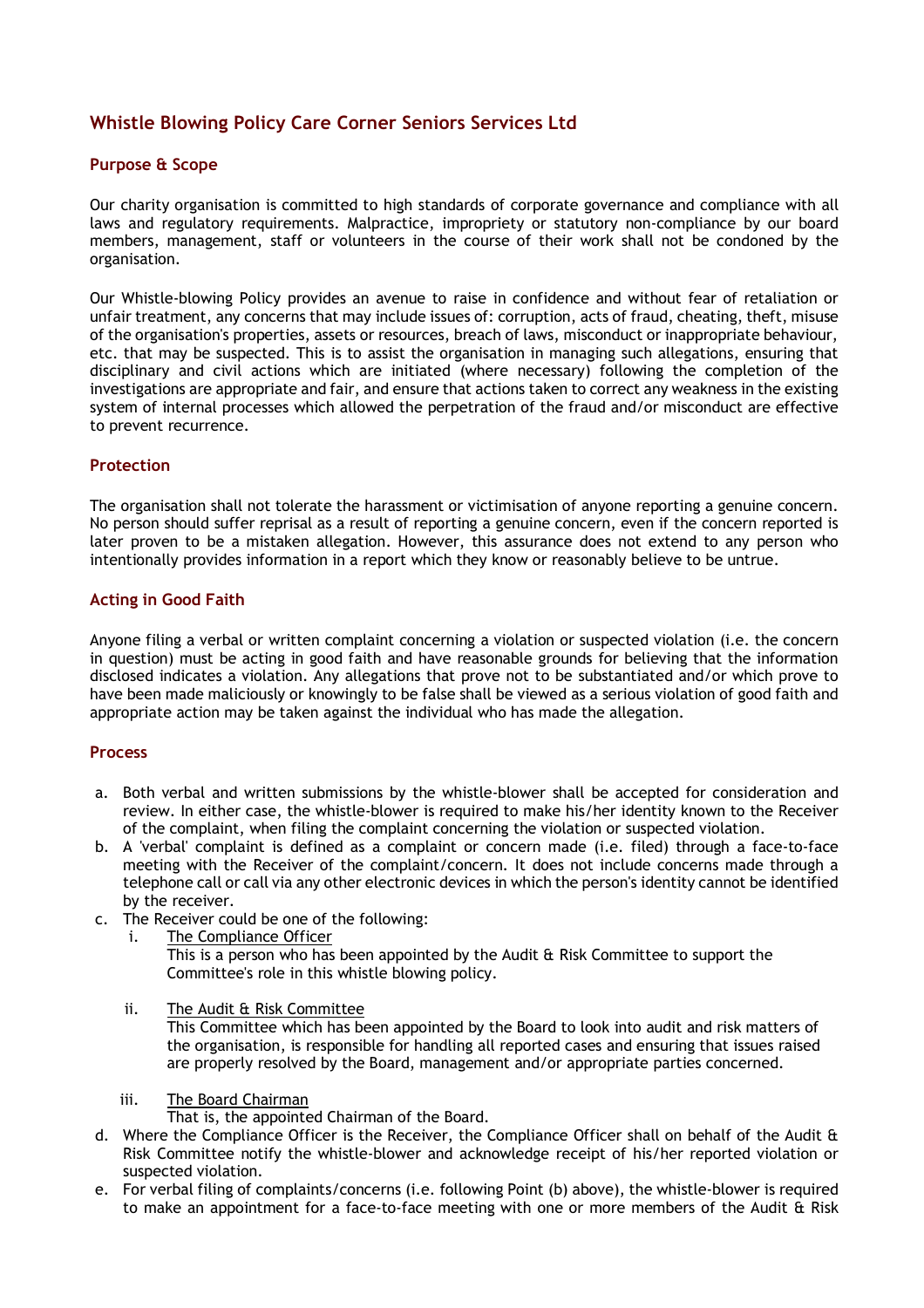Committee together with the appointed Compliance Officer who shall record his/her statement. The whistle-blower is required to sign-off on his/her statement that is recorded at the point of the meeting.

f. If the reported violation involves the Compliance Officer, the Audit & Risk Committee or any of the Audit & Risk Committee members, the whistle-blower may report his/her concern through a written or verbal means directly to the Board Chairman via the channel shown in Point (g)(ii) below.

For a verbal report in such an instance, the whistle-blower shall make an appointment with the Board Chairman for the Board Chairman and one other board member, or for two board members (if the Board Chairman is not available to act as one of the representatives) for the whistle-blower's statement to be recorded and signed. (The board members mentioned here should have no involvement with the Audit & Risk Committee.)

However, if the Board Chairman has deemed that the reported concern bears no relation to the Compliance Officer, the Audit & Risk Committee or any of its committee members, the Board Chairman may refer the reported concern back to the Audit & Risk Committee for follow-up. g. The channels for reporting a concern shall be as follows:

i. **Whistle-blowing reporting and communication channels to the Audit & Risk Committee (via the Compliance Office)**

| Email     | whistleblow@carecorner.org.sg                                                                                                           |
|-----------|-----------------------------------------------------------------------------------------------------------------------------------------|
| Mail      | The Audit & Risk Committee<br>Care Corner Seniors Services Ltd<br>c/o 8 New Industrial Road<br>#06-03 LHK3 Building<br>Singapore 536200 |
| Telephone | (65) 6250 6813 ext 3                                                                                                                    |

ii. **Whistle-blowing reporting and communication channels made directly to the Board Chairman – for matters concerning the Audit & Risk Committee, its members or the Compliance Officer**

| Email     | whistleblow-sschairman@carecorner.org.sg                                                                         |
|-----------|------------------------------------------------------------------------------------------------------------------|
| Mail      | The Board Chairman<br>Care Corner Seniors Services Ltd<br>Blk 62B Lorong 4 Toa Payoh #02-121<br>Singapore 312062 |
| Telephone | $(65)$ 6258 6601                                                                                                 |

### **Confidentiality**

- a. The whistle-blower must be prepared to make his/her identity known to the receiver of the complaint/concern.
- b. The identity of the whistle-blower is to be treated with the strictest confidence at all times.
- c. Reports of violations or suspected violations shall be kept confidential to the extent possible, consistent with the need to conduct an adequate investigation.
- d. Notwithstanding Point (b) above, the organisation reserves the right to release the identity of the whistle-blower, should this be a requirement by law or if for identified reasons for doing so, significantly